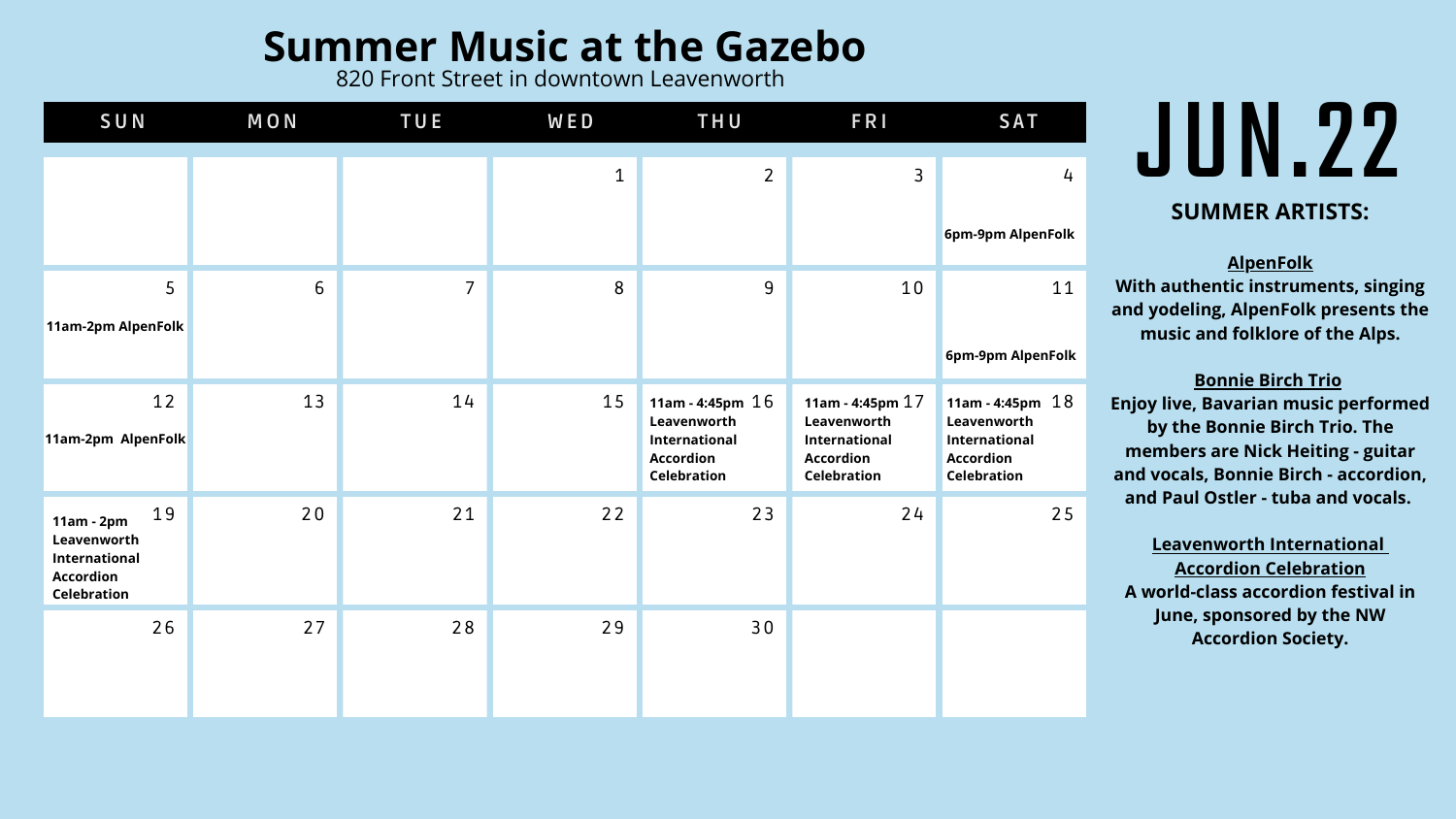#### **SUMMER ARTISTS:**

**AlpenFolk - With authentic instruments, singing and yodeling, AlpenFolk presents the music and folklore of the Alps.**

**Bonnie Birch Trio - Enjoy live, Bavarian music performed by the Bonnie Birch Trio. The members are Nick Heiting guitar and vocals, Bonnie Birch accordion, Paul Ostler - tuba and vocals.**

| SUN                                        | <b>MON</b>     | TUE | <b>WED</b>      | THU            | FRI                               | <b>SAT</b>                                                                             |
|--------------------------------------------|----------------|-----|-----------------|----------------|-----------------------------------|----------------------------------------------------------------------------------------|
|                                            |                |     |                 |                | $\mathbf 1$<br>11am-2pm AlpenFolk | $\overline{2}$<br>6pm-9pm AlpenFolk                                                    |
| $\mathsf{3}$<br>11am-2pm AlpenFolk         | $\overline{4}$ | 5   | $6\overline{6}$ | $\overline{7}$ | 8<br>11am-2pm AlpenFolk           | 9<br>12pm-3pm<br><b>Bonnie Birch Trio</b><br>4:30pm-7:30pm<br><b>Bonnie Birch Trio</b> |
| 10<br>11am-3pm<br><b>Bonnie Birch Trio</b> | 11             | 12  | 13              | 14             | 15                                | 16                                                                                     |
| 17                                         | 18             | 19  | 20              | 21             | 22<br>11am-2pm AlpenFolk          | 23<br>6pm-9pm AlpenFolk                                                                |
| 24<br>11am-2pm AlpenFolk                   | 25             | 26  | 27              | 28             | 29<br>11am - 2pm AlpenFolk        | 30<br>6pm - 9pm AlpenFolk                                                              |
| 31<br>11am-2pm AlpenFolk                   |                |     |                 |                |                                   |                                                                                        |

#### **Summer Music at the Gazebo**

# **JUL.22**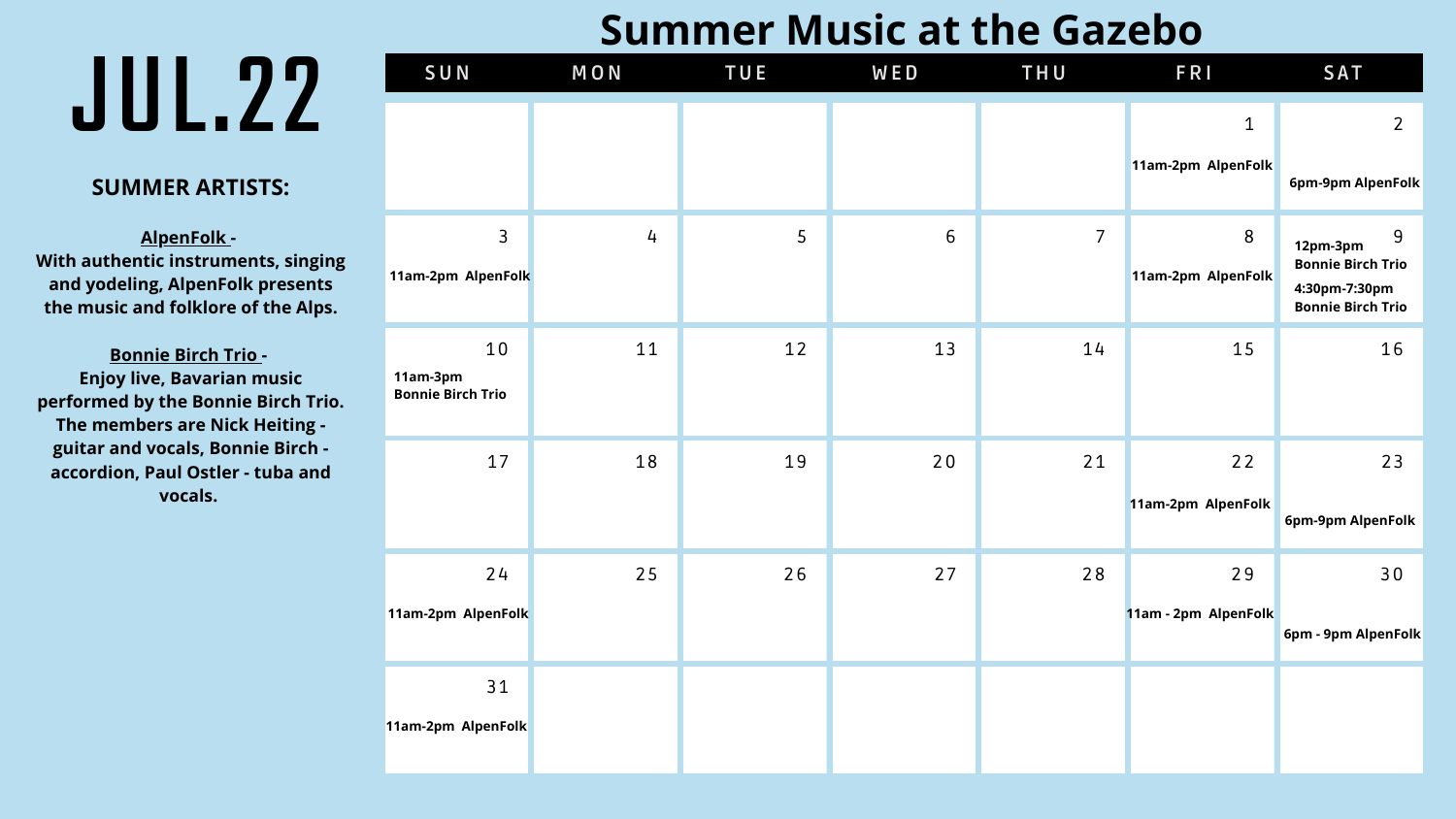# $\frac{1}{2}$   $\frac{1}{2}$ **SUMMER ARTISTS:**

820 Front Street in downtown Leavenworth

### **Summer Music at the Gazebo**

**AlpenFolk**

**With authentic instruments, singing and yodeling, AlpenFolk presents the music and folklore of the Alps.**

#### **Bonnie Birch Trio**

| SUN                                                    | <b>MON</b>  | <b>TUE</b>     | <b>WED</b> | THU | <b>FRI</b>               | <b>SAT</b>                                                                             |
|--------------------------------------------------------|-------------|----------------|------------|-----|--------------------------|----------------------------------------------------------------------------------------|
|                                                        | $\mathbf 1$ | $\overline{2}$ | 3          | 4   | 5<br>11am-2pm AlpenFolk  | 6<br>12pm-3pm<br><b>Bonnie Birch Trio</b><br>4:30pm-7:30pm<br><b>Bonnie Birch Trio</b> |
| $\overline{7}$<br>11am-3pm<br><b>Bonnie Birch Trio</b> | 8           | 9              | 10         | 11  | 12<br>11am-2pm AlpenFolk | 13<br>6pm-9pm AlpenFolk                                                                |
| 14<br>11am-2pm AlpenFolk                               | 15          | 16             | 17         | 18  | 19<br>11am-2pm AlpenFolk | 20<br>6pm-9pm AlpenFolk                                                                |
| 21<br>11am-2pm AlpenFolk                               | 22          | 23             | 24         | 25  | 26<br>11am-2pm AlpenFolk | 27<br>6pm-9pm AlpenFolk                                                                |
| 28<br>11am-2pm AlpenFolk                               | 29          | 30             | 31         |     |                          |                                                                                        |

**Enjoy live, Bavarian music performed by the Bonnie Birch Trio. The members are Nick Heiting - guitar and vocals, Bonnie Birch - accordion, Paul Ostler - tuba and vocals.**

### **11am-2pm AlpenFolk 12pm-3pm Bonnie Birch Trio 4:30pm-7:30pm Bonnie Birch Trio**  $\blacksquare$ olk  $\blacksquare$ olk **11am-2pm AlpenFolk 6pm-9pm AlpenFolk 6pm-9pm AlpenFolk 6pm-9pm AlpenFolk**